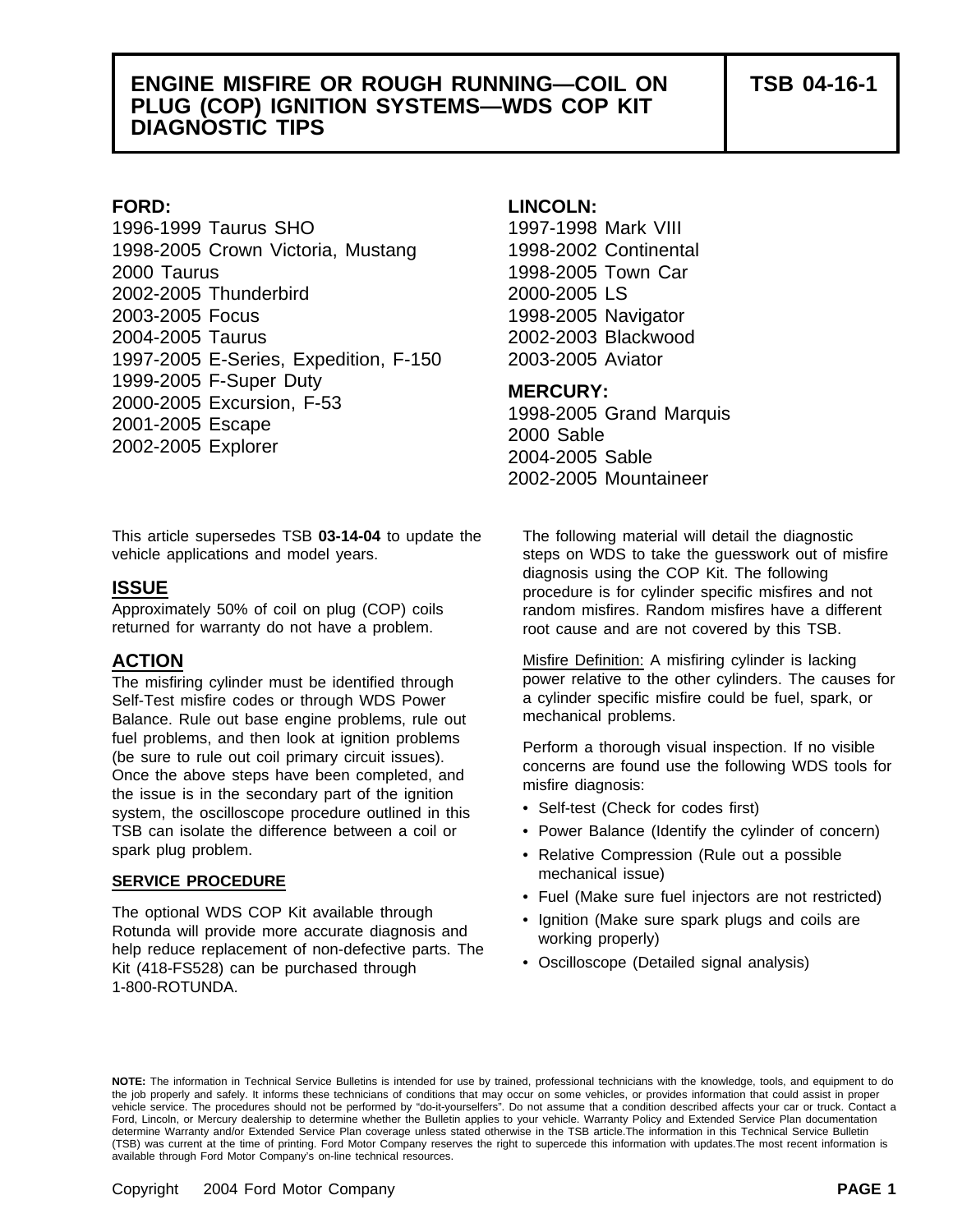USE THE ENCYCLOPEDIA BUTTON IN THE LIVE DISPLAY HAS TO AVERAGE IGNITION BEING DISPLAYED. THIS THE SERVICE OF THE SERVICE EVENT WITHOUT AVERAGING. THIS

If there is a self-test code identifying a particular  $\frac{1}{2}$  INTERMITTENT. IF THE MISS IS EXTREMELY cylinder then you just need to determine if it is a fuel, ignition, or possibly a mechanical problem.<br>
IGNITION, PROCEED TO STEP 4.<br>
Proceed to Step 2 after running Relative Compression to rule out any mechanical issues. If If either spark duration or peak KV on the Red there is no self-test code and the customer concern Probe (Suspect Cylinder) are offset from the values is a miss, proceed to Step 1. displayed on the Black Probe (Known Good

The cylinder specific miss has to be identified as<br>shown in the example in Figure 2 in order to<br>proceed with the remaining steps. If the miss does the issue is the coil or the spark plug. not occur at idle (in the bay), try to brake torque **Step 4: (Select Toolbox, then Oscilloscope)** the engine. This extra loading should reproduce the miss in the bay. If the miss cannot be reproduced **WARNING** during brake torque, select Relative Compression **SECONDARY IGNITION VOLTAGES ARE VERY** under Powertrain on WDS before going on a road **HIGH. KEEP HANDS AND TOOLS AWAY FROM** test to rule out mechanical problems. If Relative **THE END OF THE COIL THAT SUPPLIES THE** Compression shows a problem then the base **SPARK.** engine issue must be serviced. If Relative Compression results are good (Figure 3), road test **SET-UP:** With the engine off, pull the suspect coil<br>under as many different driving conditions as from the cylinder well and turn it upside down so If the cylinder well and turn it upside down so under as many different driving conditions as under the coil cannot spark to any other surface as shown possible until the miss occurs on Power Balance.<br>Some misses may be ve Some misses may be very intermittent so be patient in Figure 1. Wrap a clean shop cloth around the<br>and concentrate on steady load conditions. Once a statural hard shell of the coil to help keep the coil propped and concentrate on steady load conditions. Once a up and shell of the cylinder dropout is identified proceed to Step 2.

## **Step 2: (Select Toolbox Icon, then Powertrain, then Fuel System Test)**

Run Fuel System Test on WDS to determine if there may be a fuel problem. After completing fuel Pressure/Leakdown test, select Injector flow to isolate a restricted injector as shown in Figure 4. If all the injectors are within specification, proceed to Step 3.

## **Step 3: (Select Toolbox Icon, then Powertrain, then Ignition System Test)**

Run Ignition System Test on WDS to determine if there is an ignition problem. Look at both duration<br>(DUR) and kilovolts (KV) and look for values that Figure 1 - Article 04-16-1 standout from the rest as shown in Figure 5 and **CAUTION**

## **NOTE NOTE**

LOWER LEFT CORNER OF THE SCREEN FOR VALUES BECAUSE THERE IS TOO MUCH DATA DETAILED INFORMATION ON THE WDS TOOL TO DISPLAY. MAKE A CAPTURE TO VIEW EACH CAN BE HELPFUL WHEN THE PROBLEM IS INTERMITTENT AND DOES NOT SHOW UP IN

Step 1: (Select Toolbox Icon, then Powertrain,<br>
then Power Balance) then Powertrain,<br>
Fule out coil primary circuit issues before<br>
proceeding to coil secondary issues such as the



Figure 6. **THE COIL BOOT CAN BE DAMAGED IF THE COIL SPARKS TO ANOTHER SURFACE DURING THIS PROCEDURE.**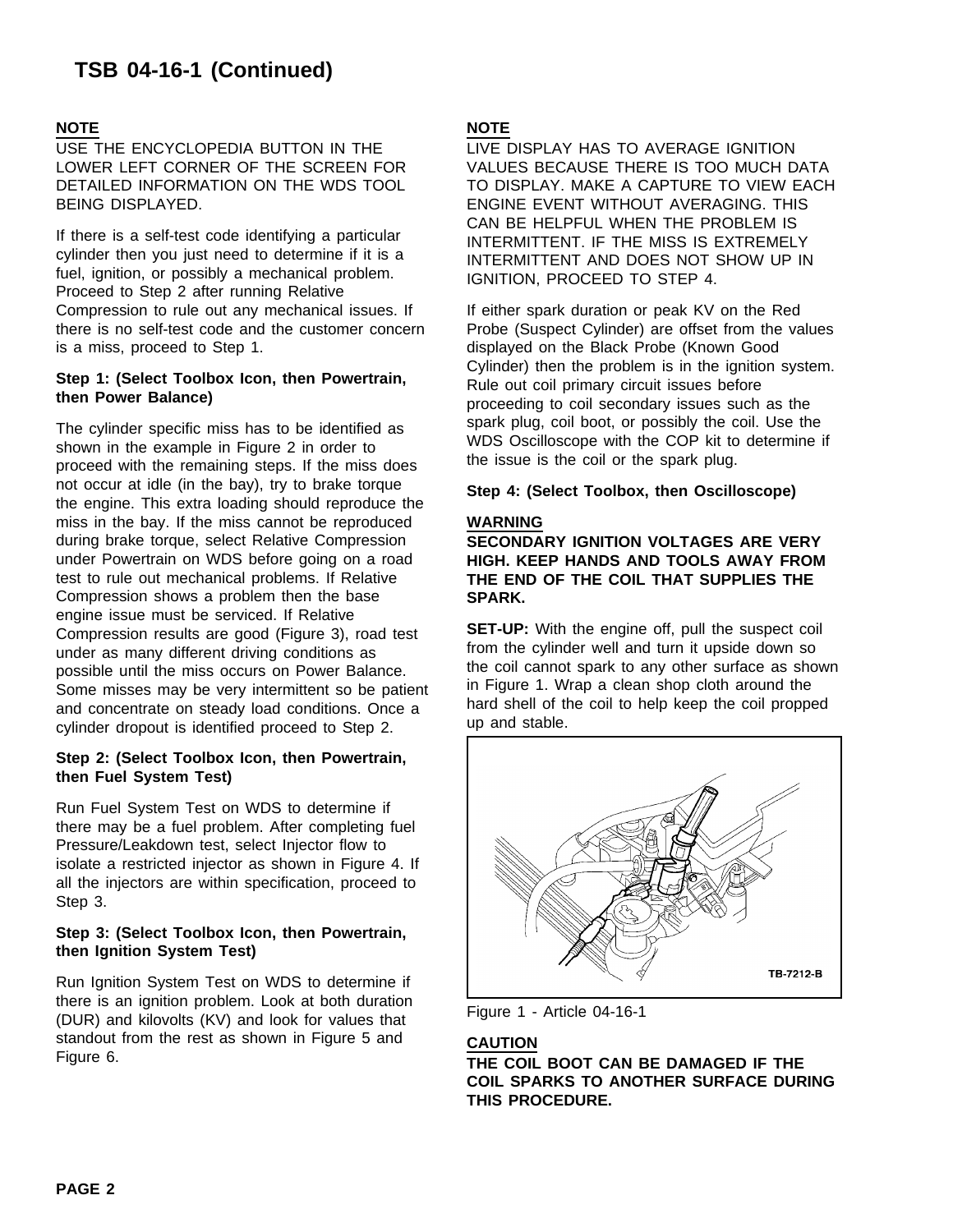Keep the coil connected to the harness and leave Figure 8 and Figure 9 are examples of problem the WDS COP clip attached to the coil. Route the coils. Replace the coil if the waveform is similar to coil clip wire and cable away from the coil being Figures 8 or 9. The coil is causing the misfire when tested as well as other coils to avoid noise the peak firing appears like those shown in Figures interference. Disconnect the injector of the cylinder 8 and 9. Notice the difference in the peak-firing being tested so raw fuel is not washing the cylinder. signal when compared to the good peak signal in This is a stress test for the coil. The type of Figure 7. waveform displayed on the oscilloscope will show<br>whether a coil or the plug is the problem if all Figure 9 shows a more dramatic fault in the peak<br>previous steps have been followed. Keep hands failure. and tools away from the end of the coil that Most root causes of misfire issues can be identified<br>supplies the spark.

Go to the Oscilloscope Tool and select Channel 3, toolbox.

then select Auto, then select<br>
COP\_STRESS\_TEST\_RED. This pre-configured<br>
setting will zoom-in on the peak firing of the coil<br>
being tested. Start the engine and be sure the coil<br>
Deing tested. Start the engine and be sure is not sparking to any surface. If the coil is sparking to other surfaces, turn the engine off immediately and readjust the coil so it cannot spark to any other surface. Restart the engine and touch the Red Man icon to start the oscilloscope. All settings are pre-configured and no adjustments are necessary. Compare the waveform you get with the examples provided in Figures 7, 8, and 9). Figure 7 is a good waveform. If your waveform is similar to Figure 7 the coil is working correctly. Suspect the spark plug.

quickly using the steps outlined above. Some misfire issues can be difficult making the **COP Stress Test Procedure:** oscilloscope an important part of your diagnostic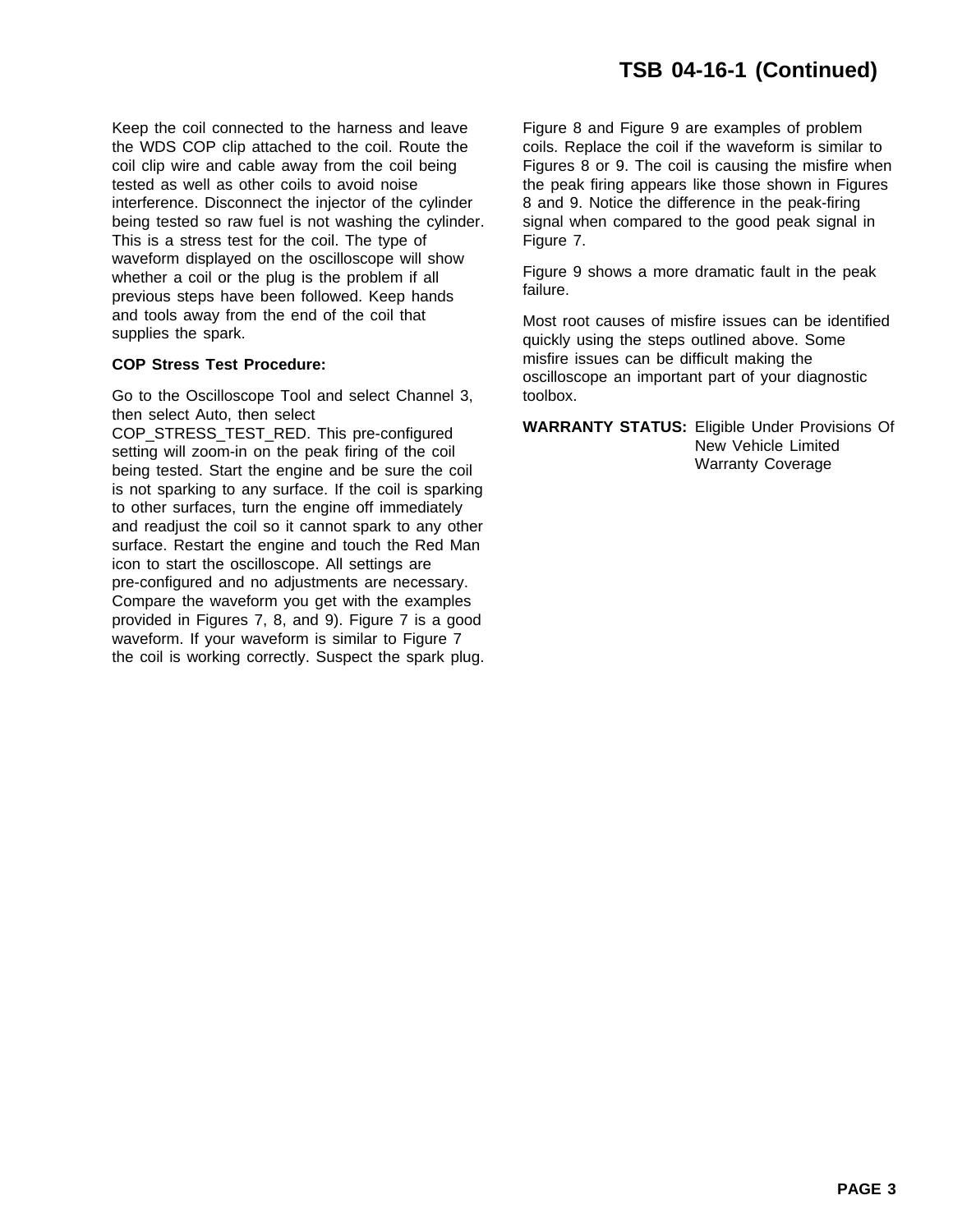

Figure 2 - Article 04-16-1



Figure 3 - Article 04-16-1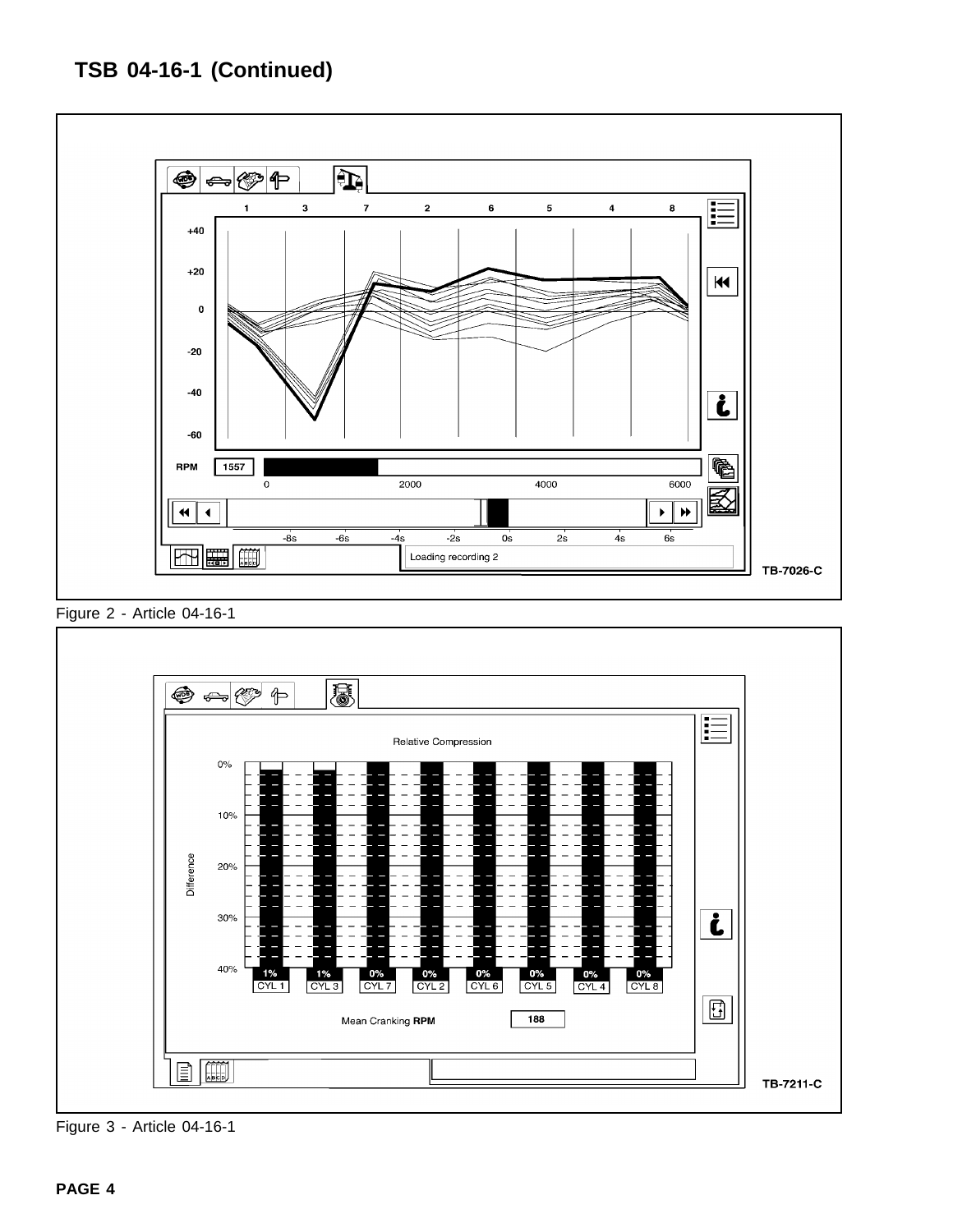





Figure 5 - Article 04-16-1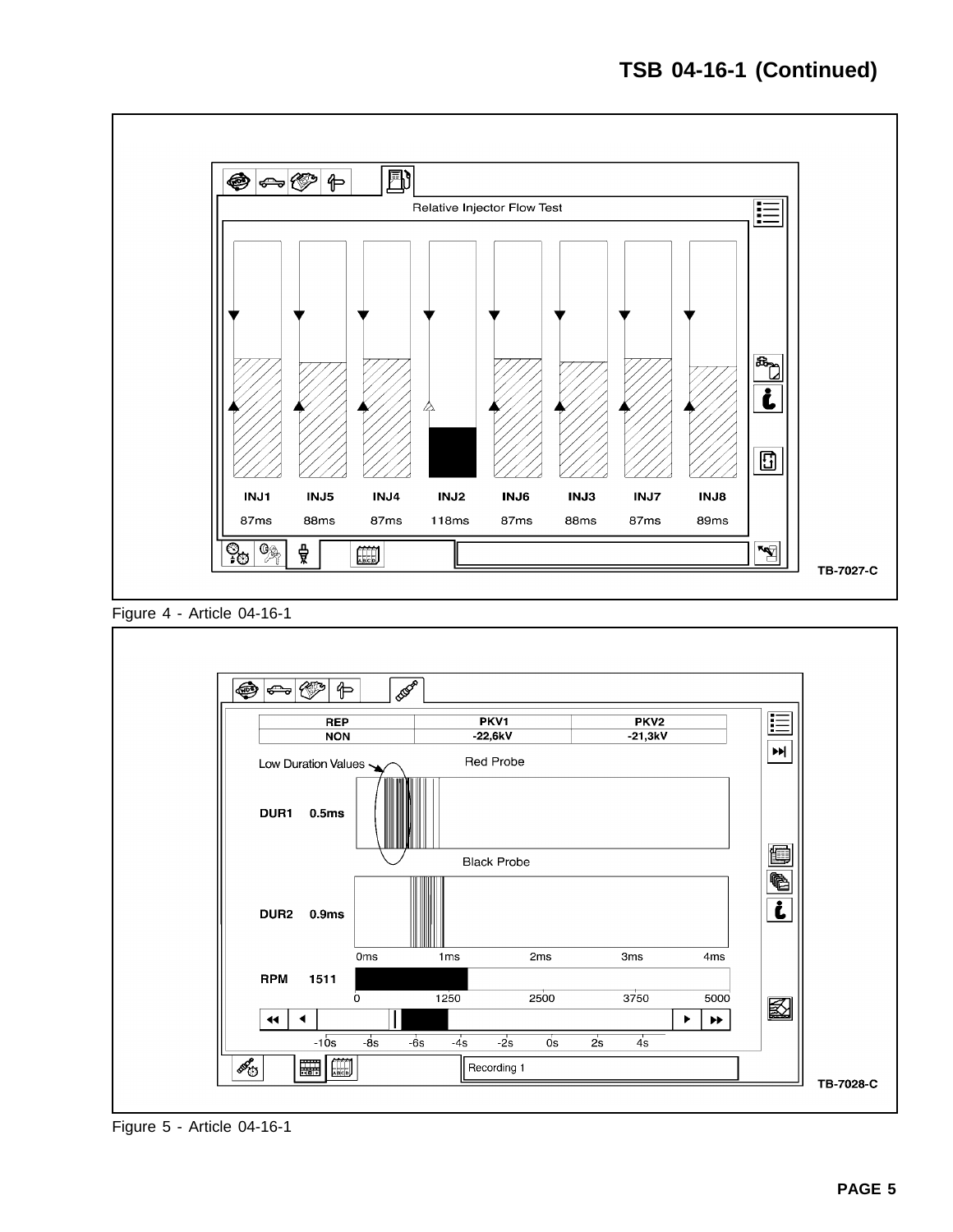

Figure 7 - Article 04-16-1